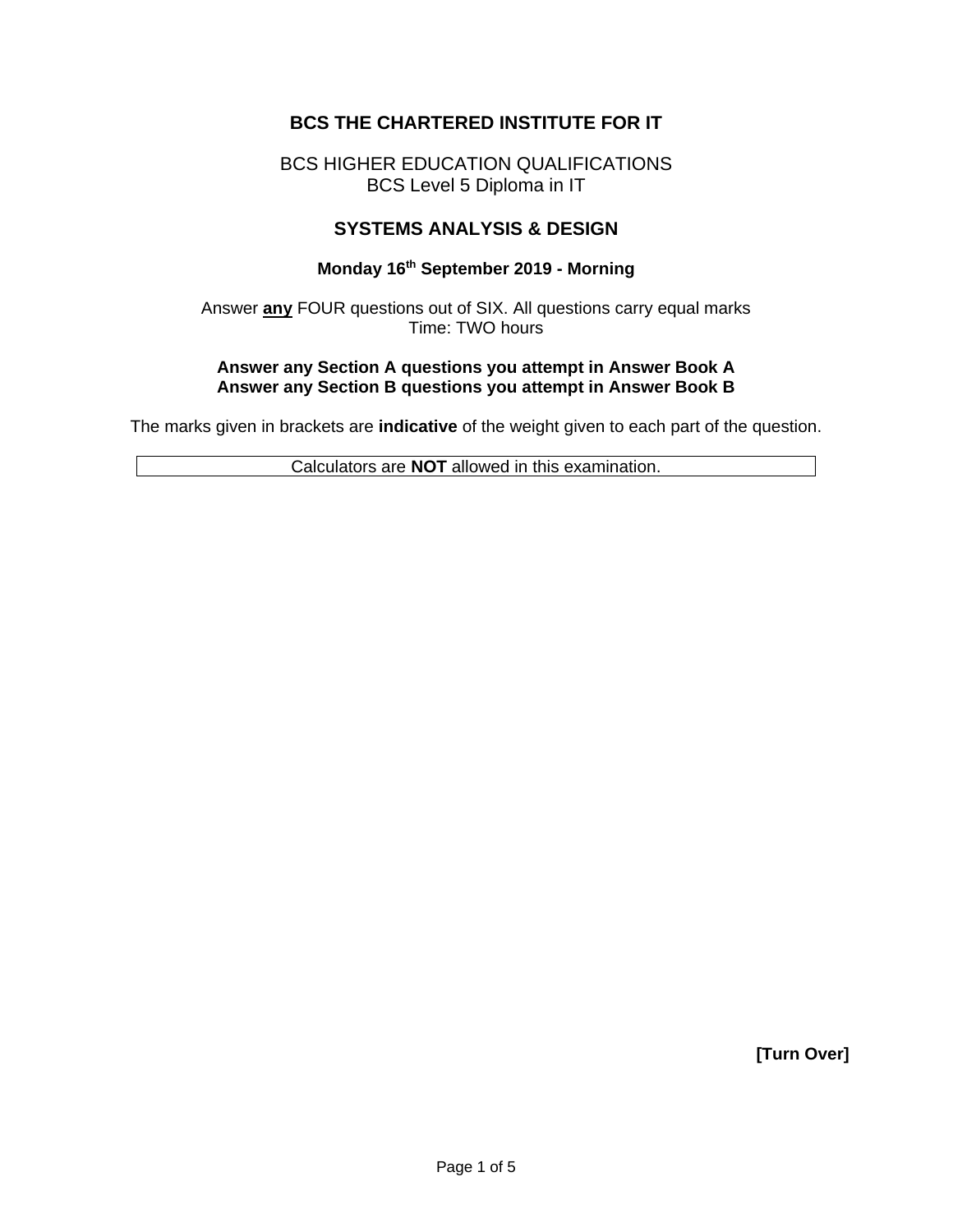#### **Case Study for both sections A and B**

#### Case Study: Techno-repairs

Techno-repairs is a computer repair company operating out of a small workshop. The owner is the only person working in the company but they hope to expand and employ more engineers in the near future. At present the owner holds much of the information about repair jobs in a filing cabinet but this is rather disorganised and they realise that a computer system would be a better method, especially as any new members of staff would also need access to this information.

When a customer brings in a faulty computer, the fault and customer's details are logged, giving the customer an estimated date for the repair to be completed. Every day the owner checks the list of repairs and selects the jobs to be done that day. If the required parts are not in stock for a repair, a purchase order is raised with the relevant supplier and the job is rescheduled to a later date. When a repair is complete and the customer comes to collect the computer, they are given an invoice and pay immediately.

Once a week the owner checks the stock of parts and orders any that are getting low from the relevant supplier.

**[Turn Over]**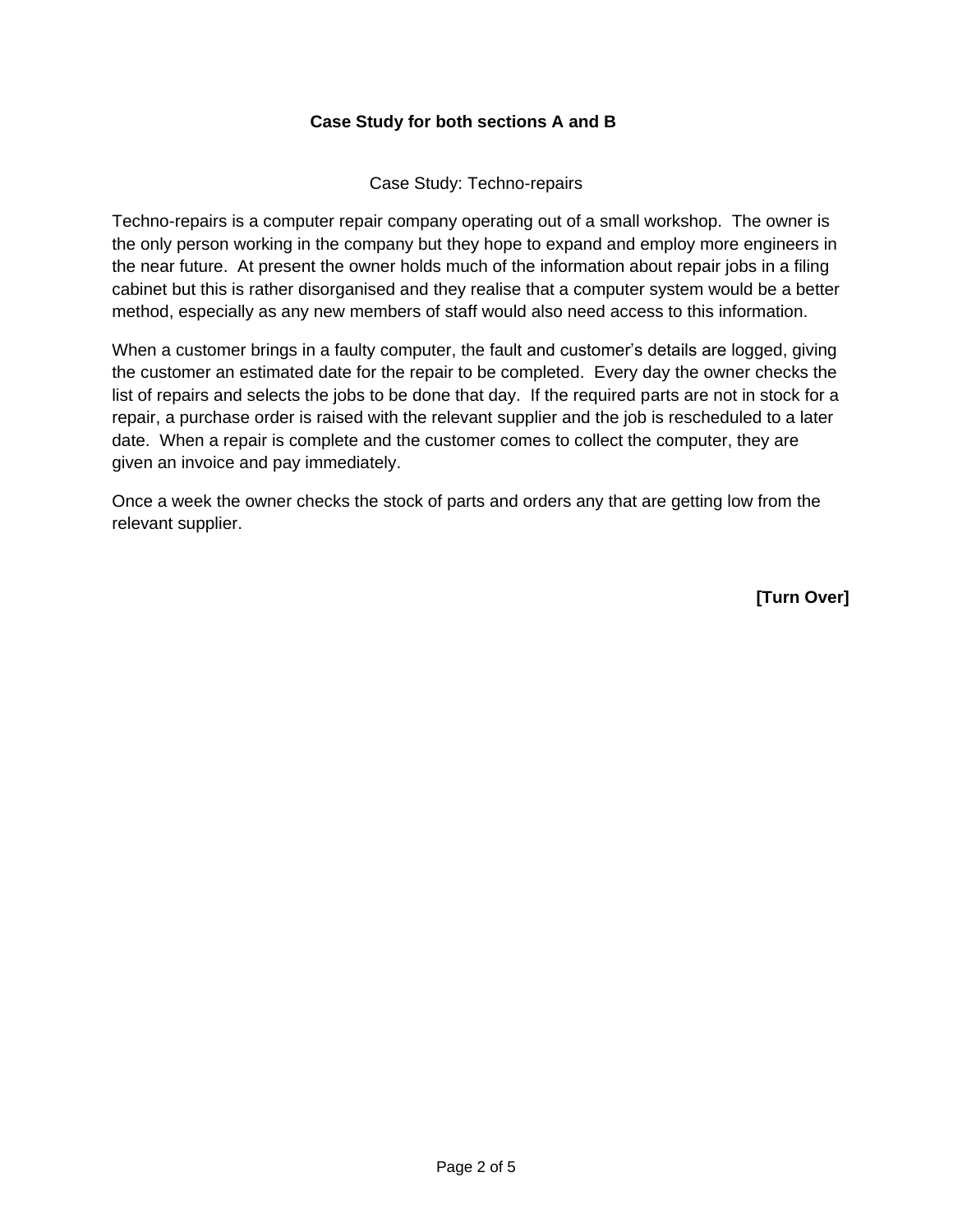# **Section A Answer Section A questions in Answer Book A**

# **A1.**

- a) Produce a top level Data Flow Diagram (DFD) for Techno-repairs.
- b) Explain how DFDs and Entity Relationship Models (ERM) are related in information systems development. There is no need to produce a complete ERM, but you should illustrate your answer with examples related to Techno-repairs.

**(10 marks)**

**(15 marks)**

# **A2.**

a) Explain what is meant by "throwaway prototyping" and how it might be used in the early stages of developing a system for Techno-repairs.

## **(10 marks)**

b) Briefly describe how prototypes can be used in other stages of the system development life cycle.

# **(10 marks)**

c) Briefly explain any potential disadvantages of prototyping in information systems development.

# **(5 marks)**

# **A3.**

a) Describe the phases of an iterative/incremental approach to systems development such as the Unified Process. You should identify the interim products created at the end of each phase.

# **(15 marks)**

b) Discuss how the method you have described might be applied to the development of a system for Techno-repairs.

**(10 marks)**

**[Turn Over]**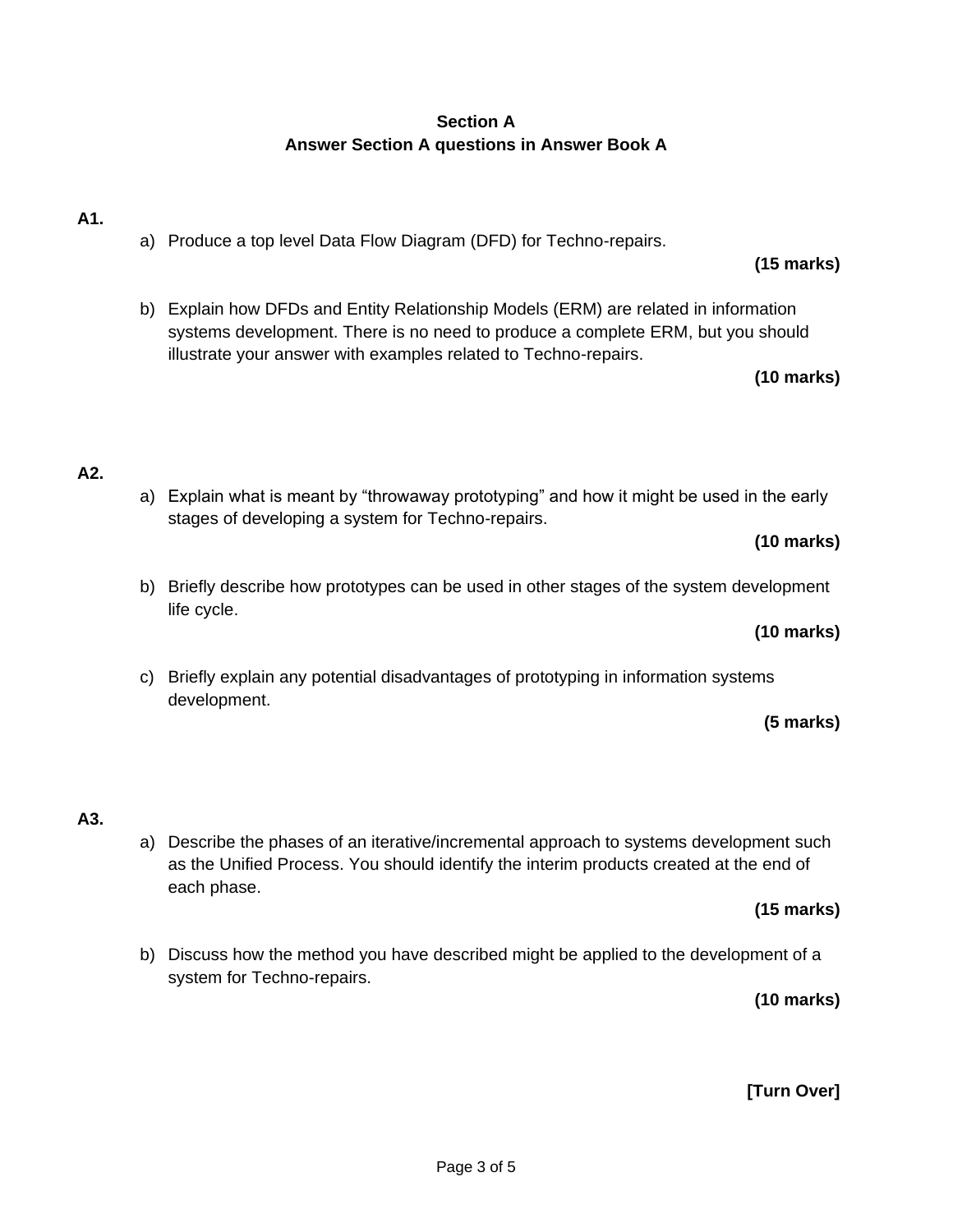## **Section B Answer Section B questions in Answer Book B**

**B4.** The table below shows an example of a list of repair jobs in the Techno-repairs company described in the case study.

| Job code:<br>C <sub>28</sub> | <b>Start date:</b><br>15/10/2018 | End date:<br>19/10/2018                                 | <b>Customer</b><br>name:<br>A Smith        | Customer tel. no.:<br>6071213 |
|------------------------------|----------------------------------|---------------------------------------------------------|--------------------------------------------|-------------------------------|
|                              | Part code:<br><b>CPUInt</b>      | <b>Part details:</b><br><b>INTEL Dual Core</b><br>E7600 | <b>Supplier name:</b><br>CompParts         | Supplier tel. no.:<br>6224546 |
|                              | Part code:<br>RAM                | <b>Part details:</b><br>2GB Samsung<br>DDR <sub>3</sub> | Supplier name:<br>Electronix               | Supplier tel. no.:<br>5121314 |
| Job code:<br><b>M13</b>      | <b>Start date:</b><br>20/10/2018 | End date:<br>23/10/2018                                 | <b>Customer</b><br>name:<br><b>P</b> Jones | Customer tel .no.:<br>5081214 |
|                              | Part code:<br>FuseM              | Part details:<br>Fuse FX3                               | Supplier name:<br>Electronix               | Supplier tel. no.:<br>5121314 |

a) Normalise the table to produce a set of relations in the Third Normal Form. You must show all of your working explaining each step.

# **(18 marks)**

b) Draw an entity relationship diagram (ERD) based on the relations produced in part (a). **(7 marks)**